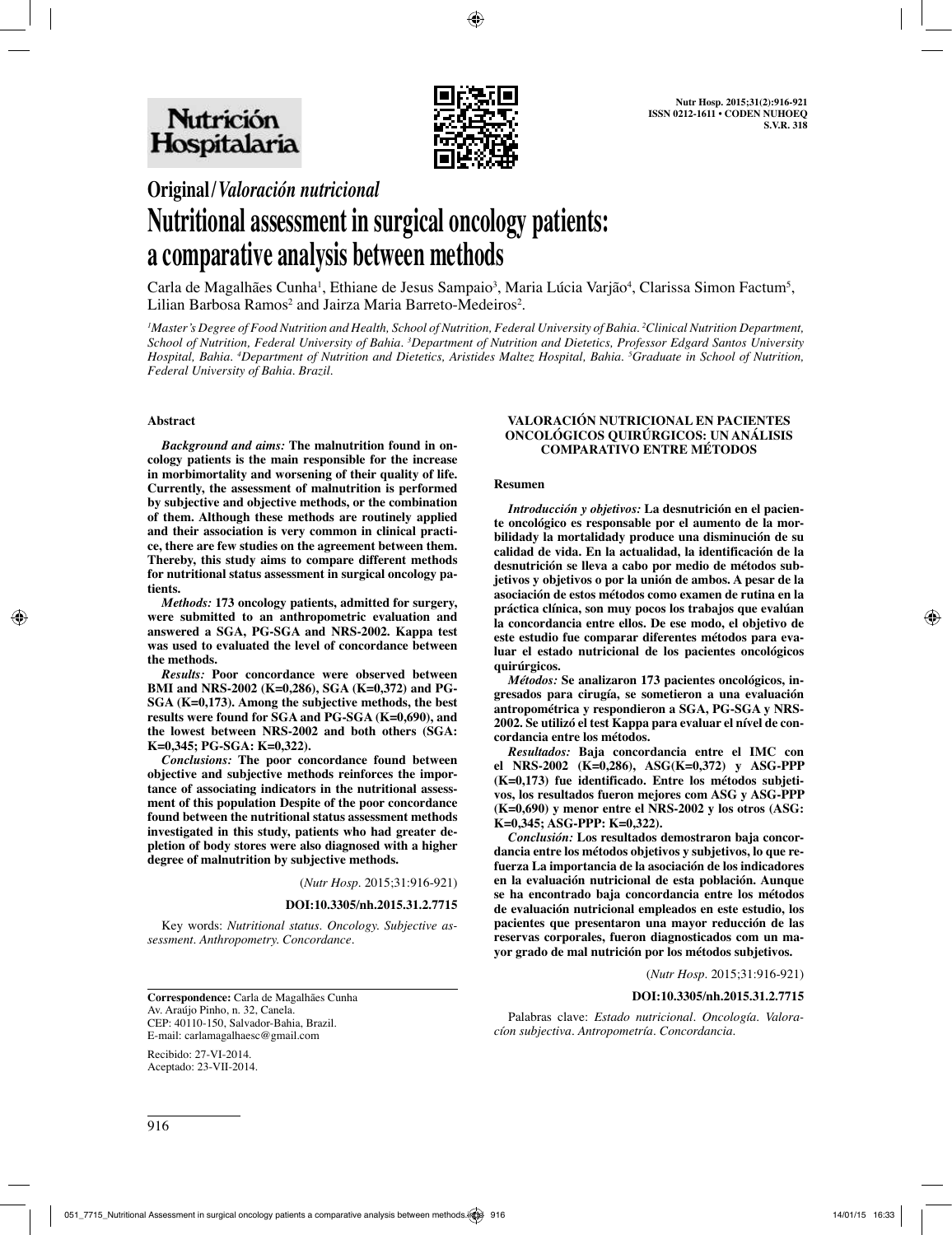#### **Abbreviations**

SGA: Subjective Global Assessment. PG-SGA: Patient Generated Subjective Global Assessment. NRS-2002: Nutritional Risk Index-2002. BMI: Body Mass Index. TST: Triceps Skinfold Thickness. AC: Mid-Arm Circumference. %AdeqTST: Adequacy Percent of Triceps Skinfold Thickness.

AMC: Mid-Arm Muscle Circumference. AMAc: Corrected Arm Muscle Area. MM: Muscle Mass.

# **Introduction**

The malnutrition commonly found in oncology patients is responsible for the decrease in treatment tolerance, enhancement of morbimortality in the postoperative period, as well as worsening of quality of life<sup>1, 2</sup>. Half of the patients lose at least  $5\%$  of the body weight they had prior to disease diagnosis, and such weight loss is even more severe in patients who are at an advanced disease stage3 . Studies report that approximately 20% of these patients die as a result of malnourishment rather than from causes associated with the disease, besides, the change in body composition negatively affect the response to anticancer therapy<sup>4, 5, 6</sup>. Therefore, early identification of malnourished patients, or at risk of malnourishment, is substantial to minimize or prevent undesirable outcomes throughout clinical course7, <sup>8</sup> .

Providing of the diagnosis of malnutition or risk of malnutrition depends on the parameters used in the nutritional assessment which are influenced by the metabolic disorders presented by cancer and other factors that are independent of nutritional status<sup>4, 9</sup>. Several methods with different sensitivities, specificities and costs can be employed in clinical practice. However, there is still no method that is considered "gold standard", and those used in clinical practice have various limitations, ranging from those which are intrinsic to the patient's disease, until the infrastructure of nutrition services for the execution of routine assessment<sup>2</sup>.

The most used methods for the nutritional evaluation of these patients are the anthropometry and the subjective methods. Among the most common limitations of the anthropometric methods, we highlight the alterations in the hydration status and the presence of tumor mass of great volume that interfere with the weight<sup>5, 10</sup>; influence of the metabolic abnormalities on the body stores; limitations in mobility of the patients which hinder frequent monitoring of anthropometric measures<sup>4</sup>; and others. On the other hand, the subjective methods, given that they rely on the information provided by the patients, also have limitations when the patients are not able to provide the information requested, or when they can't because of impaired level of consciousness<sup>1</sup>. The loss or the poor credibility of such information often reflects on the impossibility of defining the patient's diagnosis.

Considering that both subjective and objective methods are extensively applied in nutritional assessment of patients, the combination of them is fairly common in clinical practice, and given lack of studies on the agreement between them, the present study aimed to evaluate the agreement between anthropometry and subjective assessments of nutritional status in surgical oncology patients.

# **Methods**

This is a cross-sectional study, conducted at the Aristides Maltez Hospital, a referral hospital for oncologic treatment in the city of Salvador, Bahia. A sample of a hundred and seventy three patients admitted with cancer diagnosis and surgical indication were evaluated. This research was approved by the institution's Ethics and Research Comittee and registered under the number 284/10, respecting the criteria set by the Helsinki Conference and the Resolution n.466/12 of the Brazilian National Health Council.

### *Population*

The study included patients aged 18 years or older, of both sexes, admitted to the hospital to undergo oncologic surgery, and who were able to go through anthropometric assessment of nutritional status and answer properly the questionnaires.

The sample was selected by convenience and the patients were invited to enroll in the study by one of the researchers. Everyone who agreed to participate signed a free and informed consent form.

#### *Anthropometry*

We measured Triceps Skinfold Thickness (TSF) with Lange<sup>O</sup> skinfold caliper, and Mid-Arm Circumference (AC) using an inelastic tape, and both measurements composed the indexes of body composition evaluation. To assess the adipose tissue stores we applied the Adequacy Percent of Triceps Skinfold Thickness (%AdeqTST), using the cutoff points from 90 to 110% of adequacy in relation to P50, established by Blackburn and Thornton  $(1979)^{11}$ .

To evaluate muscle mass stores, we used the Mid-Arm Muscle Circumference (AMC) formula for the elderly, applying the cutoff points established by NHA-NES III (1991), and for the adults we used the Corrected Arm Muscle Area (AMAc) formula, adopting the cutoff points of Frisancho  $(1990)^{12, 13}$ . Trained researchers performed the measurements twice, and a third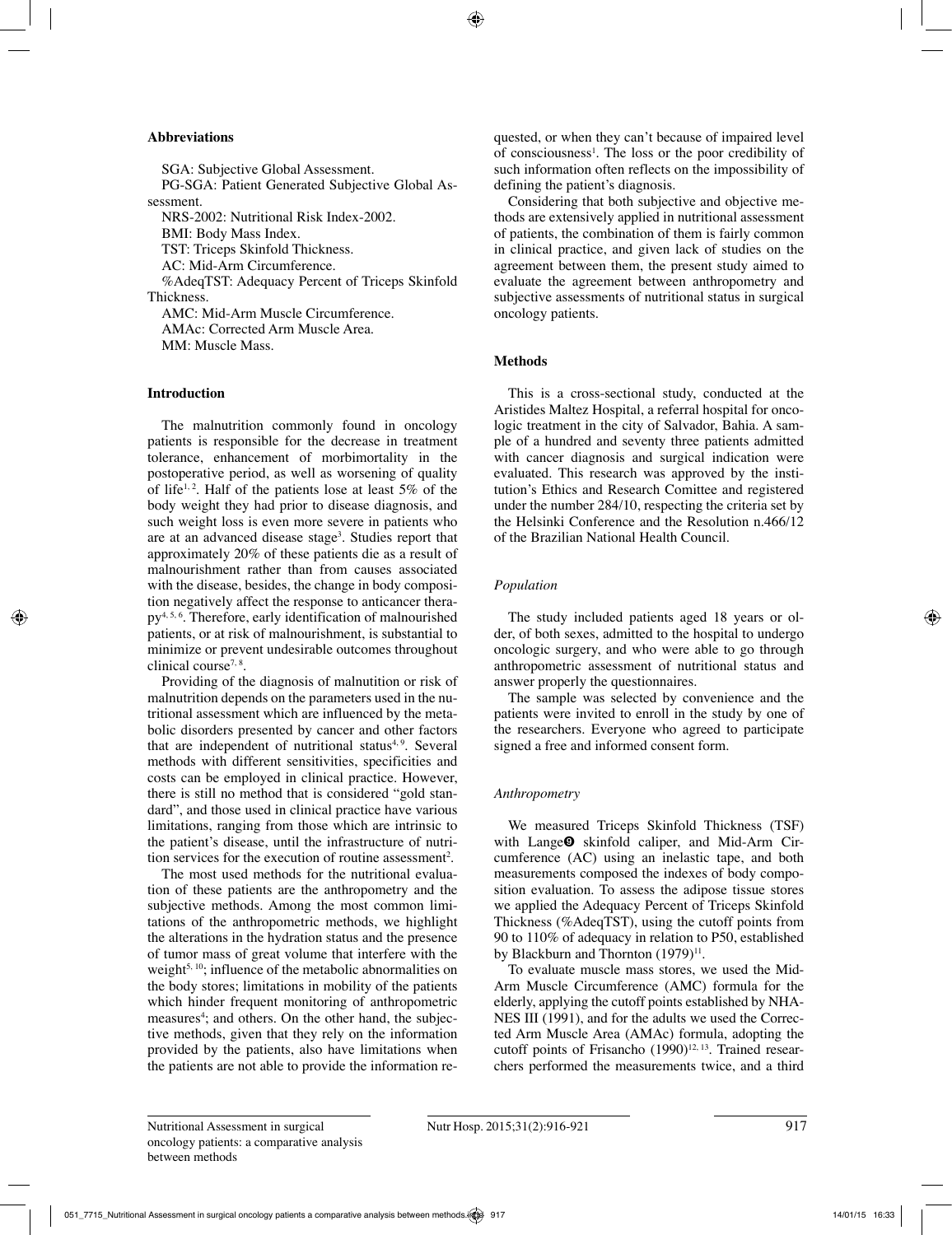one was taken if there was a deviation  $\geq +$  or-1 mm between the first two. The means of the measurements were registered in the research protocol $12$ .

The height and weight data were collected from medical records derived from the admission screening conducted by nursing staff and were used to calculate the Body Mass Index (BMI). The results for BMI were interpreted in accordance with the WHO (1997) criteria for adults and Lipschitz (1994) criteria for the elderly<sup>12</sup>.

### *Subjective Assessment*

In the subjective evaluation and nutritional screening the patients answered within the first 48 hours after admission the Nutritional Risk Screening-2002 (NRS-2002), the Subjective Global Assessment (SGA) and the Patient Generated Subjective Global Assessment (PG-SGA). For the SGAs, we used the results A: Well-nourished; B: Mildly/Moderately Malnourished; C: Severely Malnourished, and for the NRS-2002 we used nutritional risk and lack of nutritional risk $14, 15, 16$ . The data regarding surgery and tumor location, which were necessary to complete the PG-SGA, were obtained from the patient's medical records.

### *Statistical Analysis*

To characterize the sample, descriptive analyses that included mean and standard deviation for continuous variables and frequencies for categorical variables were performed. For statistical inferences, we applied Pearson Chi-square Test to dichotomous categorical variables, Chi-square of Linear Tendency to polytomous categorical variables and ANOVA to polytomous linear variables.

Agreement between the two tools of nutritional assessment was tested by the Kappa Index of Agreement. The results were interpreted as follows: <0 lack of agreement; 0 to 0.19, poor agreement; 0.20 to 0.39, fair agreement; 0.40 to 0.59, moderate agreement; 0.60 to 0.79, substantial agreement; and 0.80 to 1.00, nearly perfect agreement<sup>17</sup>.

For the Kappa and Chi-square tests, we performed dichotomization of the results of SGAs, so that the ratings B and C were grouped as subjective diagnosis of nutritional deficit. The analyses were performed considering the age range of the population, due to anthropometric differences inherent to adults and the elderly. The data collected were tabulated and analyzed in the statistical software SPSS 11.0.

# **Results**

Of the 173 patients who participated in the study, 92 were elderly, with a mean age of  $69.9 \ (\pm 7.4)$  years, and 81 were adults, with a mean age of 46.1  $(\pm 8.8)$ 

| Table I                                             |  |  |  |  |  |
|-----------------------------------------------------|--|--|--|--|--|
| Distribution of surgeries performed on 173 surgical |  |  |  |  |  |
| patients with cancer, by type of specialty.         |  |  |  |  |  |
| Salvador, Bahia, 2010                               |  |  |  |  |  |

| Specialty                   | n                           | $\%$    |
|-----------------------------|-----------------------------|---------|
| Urology                     | 60                          | 35%     |
| General Cir. (Soft Tissues) | 45                          | 26%     |
| Mastology                   | 29                          | 17%     |
| Head and Neck               | 15                          | 9%      |
| Gynecology                  | 12                          | 7%      |
| Gastroenterology            | 5                           | 3%      |
| Coloproctology              | 3                           | $2\%$   |
| Neurology                   | $\overline{c}$              | $1\%$   |
| <b>Thoracic Surgery</b>     | $\mathcal{D}_{\mathcal{L}}$ | $1\%$   |
| Total                       | 173                         | $100\%$ |

**Table II** *Anthropometric and Subjective Assessment of Nutritional Status of 173 surgical patients with cancer. Salvador-Bahia, 2010*

|                            | Adults | Elderly | $\boldsymbol{p}$     |  |
|----------------------------|--------|---------|----------------------|--|
| <b>BMI</b>                 |        |         |                      |  |
| Deficit                    | 3      | 23      |                      |  |
| Adequate                   | 30     | 38      | $0.000$ <sup>a</sup> |  |
| Excess                     | 47     | 28      |                      |  |
| <b>MUSCLE MASS</b>         |        |         |                      |  |
| Deficit                    | 28     | 82      |                      |  |
| Adequate                   | 53     | 10      | 0.000 <sup>b</sup>   |  |
| <b>ADIPOSE TISSUE</b>      |        |         |                      |  |
| Deficit                    | 29     | 56      |                      |  |
| Adequate                   | 13     | 9       | $0.008$ <sup>a</sup> |  |
| Excess                     | 33     | 27      |                      |  |
| SGA (Detsky, 1987)         |        |         |                      |  |
| <b>Nutritional Deficit</b> | 14     | 30      |                      |  |
| Well Nourished             | 67     | 62      | $0.021$ <sup>a</sup> |  |
| PG-SGA (Ottery, 1994)      |        |         |                      |  |
| <b>Nutritional Deficit</b> | 17     | 25      |                      |  |
| Well Nourished             | 64     | 66      | $0.323^a$            |  |
| NRS-2002                   |        |         |                      |  |
| <b>Nutritional Risk</b>    | 3      | 10      |                      |  |
| Lack of nutritional risk   | 78     | 82      | 0.074 <sup>b</sup>   |  |

a Chi-square of Linear Tendency b Pearson Chi-square Test BMI: Body Mass Index; SGA: Subjective Global Assessment; PG-SGA: Patient Generated Subjective Global Assessment; NRS-2002: Nutritional Risk Index-2002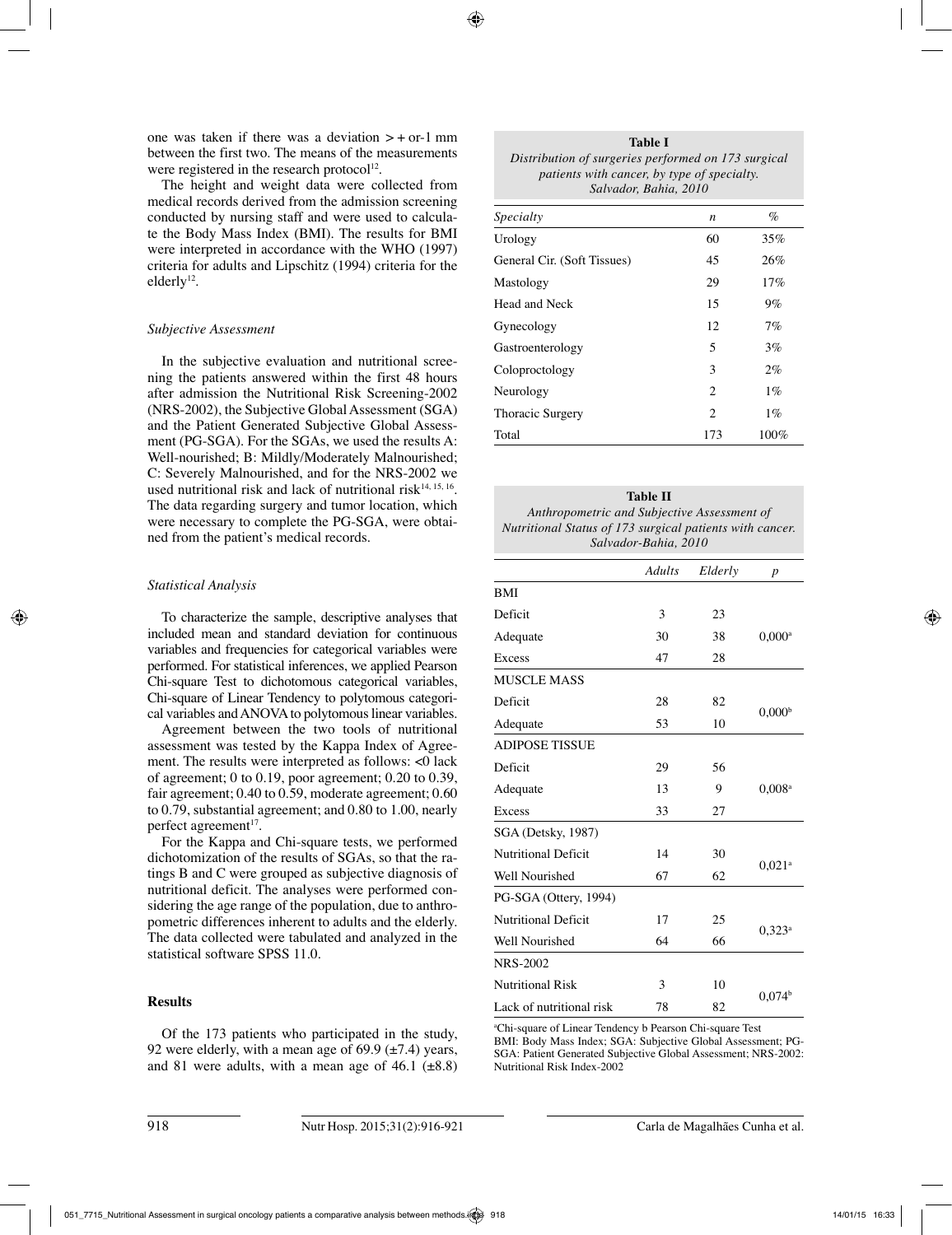years. Among seniors 72.8% were males and 64.2% of the adults were females. Most of the patients were hospitalized to undergo urologic procedures, especially prostatectomy (26% of total surgeries conducted during this study).

Table II displays the anthropometric and subjective nutritional evaluation of study participants. For all indicators of nutritional status, we found a higher prevalence of deficit among the elderly. Statistically significant difference between groups was not found only for PG-SGA and NRS-2002.

When assessing the agreement between subjective methods and anthropometry, we observed a poor agreement between them, even when the sample was stratified by age (Table III).

Furthermore, patients rated at higher degrees of malnutrition by subjective evaluations also showed statistically significant greater impairment of nutritional parameters assessed by anthropometry (Table IV).

#### **Discussion**

Nutritional assessment is the first step to define the nutritional plan during the patient's admission. Currently this screening is performed by simple subjective methods to identify which nutritional changes, inherent to the illness process, the patient features<sup>18</sup>. Along with subjective methods, anthropometric assessment of body stores is also of great utility to identify how

**Table III** *Agreement between methods of nutritional status assessment of surgical patients with cancer. Salvador-Bahia, 2010*

|         |            |          | SGA             |           |            |  |
|---------|------------|----------|-----------------|-----------|------------|--|
|         | <b>BMI</b> | AMC/AMAc | % AdeqTST       | $PG$ -SGA | <b>NRS</b> |  |
| Adults  | 0,185      | 0,257    | 0,181           | 0,721     | 0,311      |  |
| Elderly | 0,406      | $-0.025$ | 0,272           | 0,662     | 0,343      |  |
| Total   | 0,372      | 0,143    | 0,265           | 0,690     | 0,345      |  |
|         |            |          | $PG$ -SGA       |           |            |  |
|         | BMI        | AMC/AMAc | % AdeqTST       | SGA       | <b>NRS</b> |  |
| Adults  | 0,146      | 0,188    | 0,054           | 0,721     | 0,253      |  |
| Elderly | 0,162      | 0,024    | 0,116           | 0,662     | 0,356      |  |
| Total   | 0,173      | 0,110    | 0,106           | 0,690     | 0,322      |  |
|         |            |          | <b>NRS-2002</b> |           |            |  |
|         | BMI        | AMC/AMAc | % AdeqTST       | SGA       | $PG$ -SGA  |  |
| Adults  | 0,307      | 0,136    | 0,062           | 0,311     | 0,253      |  |
| Elderly | 0,245      | 0,029    | 0,071           | 0,343     | 0,356      |  |
| Total   | 0,286      | 0,089    | 0,085           | 0,345     | 0,322      |  |

\* Kappa Test

SGA: Subjective Global Assessment; PG-SGA: Patient Generated Subjective Global Assessment; NRS-2002: Nutritional Risk Index-2002; BMI: Body Mass Index; %AdeqTST: Adequacy Percent of Triceps Skinfold Thickness; AMC: Mid-Arm Muscle Circumference; AMAc: Corrected Arm Muscle Area.

#### **Table IV**

*Mean and standard deviation of anthropometric measures according to the classifications obtained in subjective assessments of surgical patients with cancer. Salvador-Bahia, 2010*

|              | SGA             |                |                | $PG$ -SGA |                 |                 |                |       |
|--------------|-----------------|----------------|----------------|-----------|-----------------|-----------------|----------------|-------|
|              | А               | B              |                | $p^*$     | А               | B               |                | $p^*$ |
| %Weight Loss | $0.9 \pm 2.1$   | $4.1 \pm 4.6$  | $15.3 \pm 0.9$ | 0.000     | $1.2 \pm 2.6$   | $3.6 \pm 4.3$   | $7.7 \pm 7.2$  | 0,000 |
| BMI          | $26.2 \pm 3.8$  | $22.8 \pm 3.7$ | $18.3 \pm 2.2$ | 0.000     | $25.3 \pm 3.9$  | $24.7 \pm 4.4$  | $19.5 \pm 1.9$ | 0,007 |
| <b>TST</b>   | $18.6 \pm 9.5$  | $12.9 \pm 7.4$ | $4.5 \pm 0.7$  | 0.000     | $17.4 \pm 9.2$  | $17.3 \pm 10.4$ | $8.6 \pm 4.3$  | 0.124 |
| AC           | $31.5 \pm 22.1$ | $26.6 \pm 3.6$ | $20.3 \pm 2.1$ | 0.279     | $31.1 \pm 22.1$ | $28.4 \pm 3.9$  | $22.2 \pm 2.0$ | 0,000 |

\* ANOVA

SGA: Subjective Global Assessment; PG-SGA: Patient Generated Subjective Global Assessment; NRS-2002: Nutritional Risk Index-2002; BMI: Body Mass Index; TST: Triceps Skinfold Thickness; AC: Mid-Arm Circumference.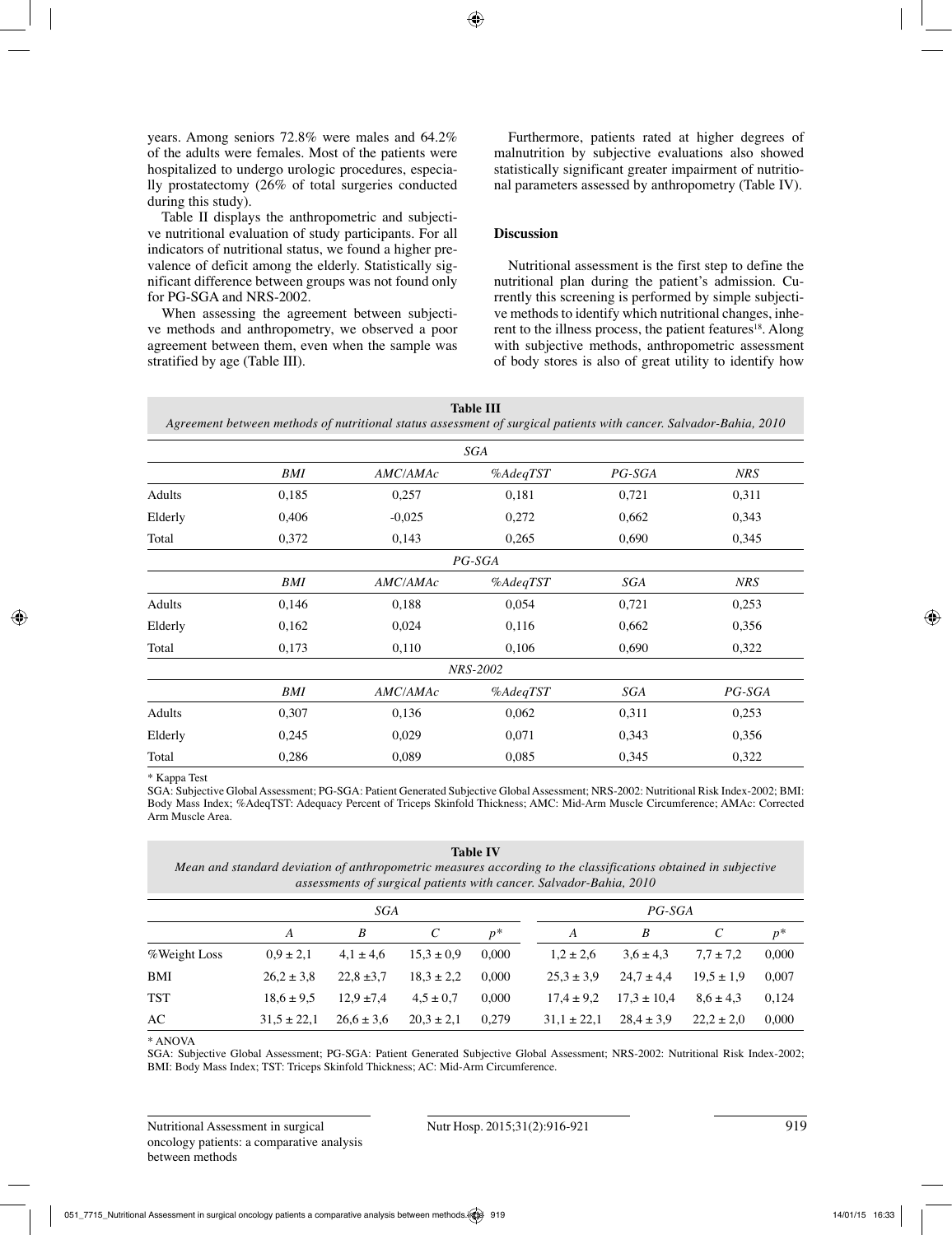much these alterations influenced the nutritional status of the patient, and is also useful for nutritional monitoring over time<sup>3</sup>. The evidence that this intervention is able to prevent complications of malnutrition, improve quality of life and increase response and tolerance to anticancer treatment, highlights the need for a nutritional assessment that detects malnutrition and enables early initiation of an effective treatment<sup>19</sup>.

In this study, the prevalence of malnutrition by different parameters is below the average found in the literature, which varies from 30 to  $77\%$ <sup>19, 20, 21, 5, 2, 22</sup>. The occurrence of malnutrition in this population is influenced by tumor location, disease stage and the anticancer treatment employed<sup>23</sup>. The lower percentage of patients with nutritional deficit found in the present study might be related to the influence of different methods of nutritional status assessment and the exclusive participation of surgical patients, who often are newly diagnosed and have not yet undergone other treatments.

There was a lower occurrence of malnutrition by BMI screening when compared to subjective methods. The BMI reflects only the current nutritional status, which is not the best method to diagnose malnutrition in oncology patients. The monitoring of weight change over time is more suitable to evaluate the decline in nutritional status of such patients<sup>3, 17</sup>. Another limitation is that BMI reflects only the total body weight, thus it doesn't take into account the body composition, which might be inadequate since patients with adequate BMI or overweight or obese may feature inadequacies in their body composition and even be malnourished, thereby interfering on treatment responsiveness and cancer prognosis $24, 6$ .

The deficit of muscle mass (MM) is a common finding in cancer patients due to increased protein catabolism inherent to the disease. Studies that evaluate body composition of these patients usually find a great prevalence of MM deficit up to 47%<sup>19, 14</sup>. In this study the prevalence of low MM was 63.5%, and among the elderly this finding was 89.2%, reinforcing the idea that in these patients, who already feature physiological decline of MM, the intervention must be greater in order to mitigate an even more intense decline in muscle body stores in this age group<sup>26</sup>.

The combination of methods is very common in clinical practice, but only a few published studies have evaluated the agreement between them. When the degree of agreement between subjective evaluations was analyzed, we observed a good correlation between SGA and PG-SGA  $(K = 0.69)$ , but the same did not happen with the NRS-2002. The latter had mild agreement with SGA and PG-SGA  $(K = 0.345$  and K  $= 0.322$ ), contradicting the findings of Ryu and Kim (2010), Raslan et al. (2010), Velasco et al, (2011) and Almeida et al (2012), who found a greater agreement  $(K = 0.68, K = 0.56, K = 0.62$  and  $K = 0.853$ ) between SGA and NRS. Possibly the poor agreement found could be justified by the diversity of patients participating in these studies, as well as the fact that the patients in the present study showed heterogeneity of tumor location sites, since the first authors included only patients with gastric cancer and the last three included patients hospitalized for other causes, not exclusively oncology conditions<sup>5, 20, 18, 24</sup>.

Among possible sources of discrepancy between the findings, we emphasize the variety of methods to assess nutritional status, subjectivity in choosing the final diagnosis, and practical skills in anthropometric techniques.

When we tested the agreement between subjective methods and anthropometry, the values did not surpass fair agreement. This result was also found in another study that observed poor agreement between SGA and BMI (K = 0.068) and NRS-2002 and BMI  $(0.052)^{24}$ . Only one study reported good agreement between the nutritional diagnosis provided by anthropometry and SGA performed by nutritionists  $(K = 0.78)$ , but the authors did not disclose the criteria applied to establish the anthropometric diagnosis used for comparison $19$ . The lack of studies precludes a better comparison between these findings and the ones found in the literature, especially regarding body composition assessment.

Despite the poor correlation between subjective and anthropometry methods, we observed that patients who had a more severe impairment of muscle and adipose tissue reserves, as well as greater weight loss, were subjectively classified as the most malnourished. This demonstrates the relevance of using more than one method to obtain the nutritional diagnosis, turning it more complete by including subjective and objective items of evaluation.

Such combination becomes even more important when working with oncology patients who exhibit different clinical signs and symptoms, fluctuations in food intake, adverse reactions to the treatments and changes in nutritional status. It is important to point out that the selection of the method to be employed should be guided by the profile of the population assisted, the feasibility of inserting these methods into nutritional routine and the possibility of monitoring these patients periodically, thereby ensuring proper nutritional intervention and minimization of undesirable effects inherent to the disease process.

Importantly, the nutritional monitoring must occur on a regular basis to assure the effectiveness of nutritional intervention and to identify if the patient is not presenting further decline in nutritional status. This practice leads to benefits for the patient and enhances the immune and anticancer therapy responses, resulting in a higher survival rate, improvement in quality of life as well as reduction in health care costs<sup>3</sup>.

#### **Conclusion**

Anthropometry and subjective evaluations are important tools to guide the development of nutritional